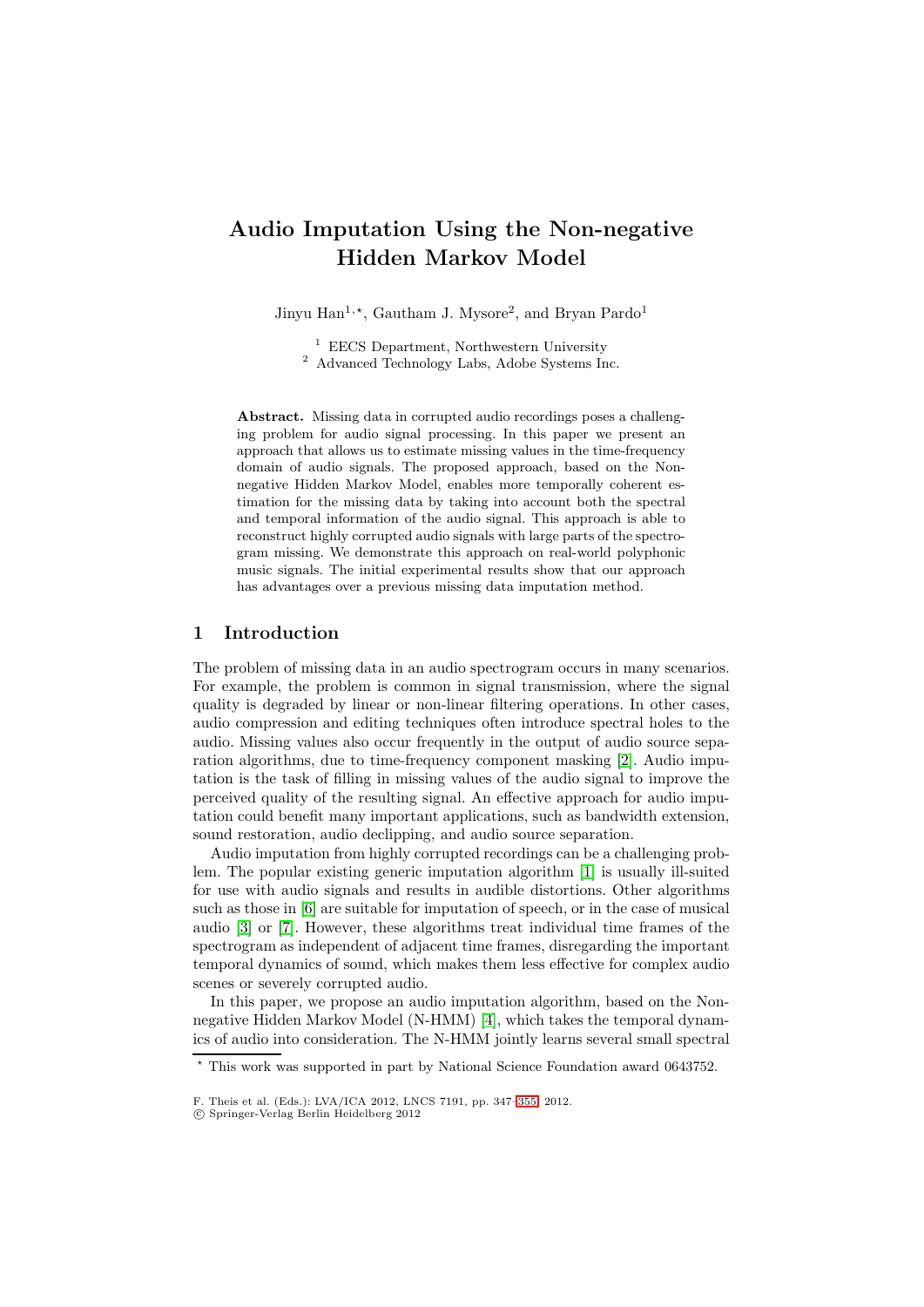dictionaries as well as a Markov chain that describes the structure of transitions between these dictionaries. We extend the N-HMM for missing values imputation by formulating the imputation problem in an Expectation–Maximization (EM) framework. We show promising performance of the proposed algorithm by comparing it to an existing imputation algorithm on real-world polyphonic music audio.

# **2 Proposed Method**

In this section, we describe the proposed audio imputation method. We first give an overview of the modeling strategy. We then briefly describe the probabilistic model that we employ, followed by the actual imputation methodology.

### **2.1 Overview**

The general procedure of supervised audio imputation methods [\[7\]](#page-8-4) is as follows. We first train a dictionary of spectral vectors from the training data using non-negative spectrogram factorization techniques such as Non-negative Matrix Factorization (NMF) or Probabilistic Latent Component Analysis (PLCA). Each frame of the spectrogram is then modeled as a linear combination of the spectral vectors from the dictionary. Given the spectrogram of a corrupted audio, we estimate the weights for each spectral vector as well as the expected values for the missing entries of the spectrogram using an EM algorithm.

Fig[.1](#page-1-0) shows an example of Audio Imputation using PLCA. In this example, a dictionary of 30 spectral vectors is learned from an intact audio spectrogram.



<span id="page-1-0"></span>**Fig. 1.** General Procedure of Supervised Audio Imputation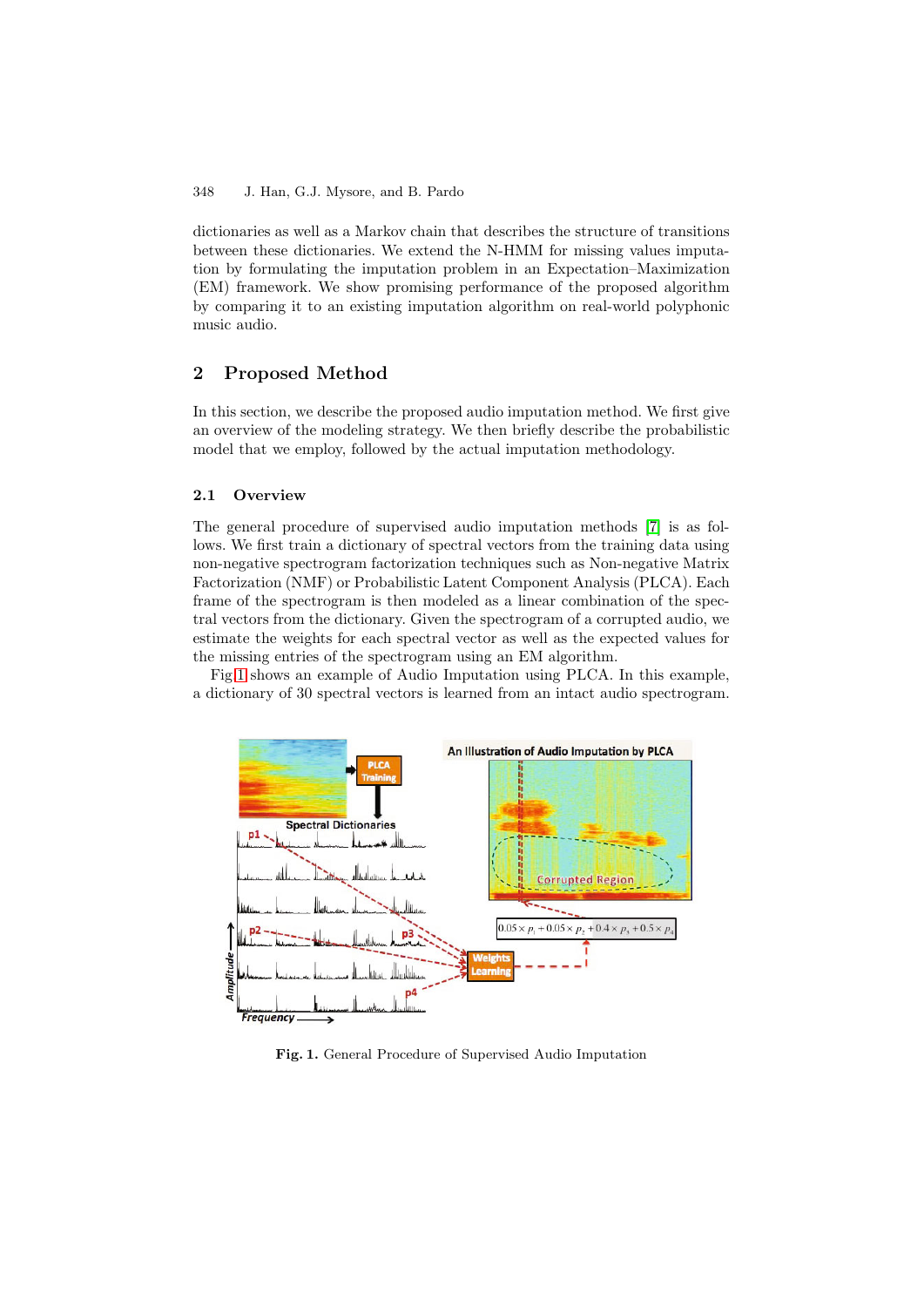Given corrupted audio that is similar to the training audio, the original audio spectrogram can be estimated by a linear combination of the spectral vectors from the dictionary.

Previous audio imputation methods [\[3\]](#page-8-3)[\[7\]](#page-8-4) are based on NMF or PLCA to learn a single dictionary of spectral vectors to represent the entire signal. These approaches treat individual time frame independently, ignoring the temporal dynamics of audio signal. Furthermore, it is not always the case that the training data has exact the same characteristics as the corrupted audio. For example, the corrupted audio may contain a piano solo playing an intro of a song but the training audio from the same song may contain the piano source and the singing voice. In this case, a single dictionary learned from a mixture of the piano and singing voice may be less effective in reconstructing the piano sound from the corrupted audio. This may introduce interference to the reconstructed piano sound from the dictionary elements that are used to explain the singing voice.



<span id="page-2-0"></span>**Fig. 2.** Supervised Audio Imputation using N-HMM

As shown in Fig[.2,](#page-2-0) our proposed approach uses a N-HMM to learn several small dictionaries from the training audio. Dictionaries are associated with states in a model that incorporates the dynamic temporal structure of the given audio signal. Several small dictionaries are learned from the training data to explain different aspects of the audio signal. During the imputation process, only spectral vectors from one dictionary are used to reconstruct a certain frame of the corrupted spectrogram. In this way, it is less likely to introduce interference from other sources of the training data.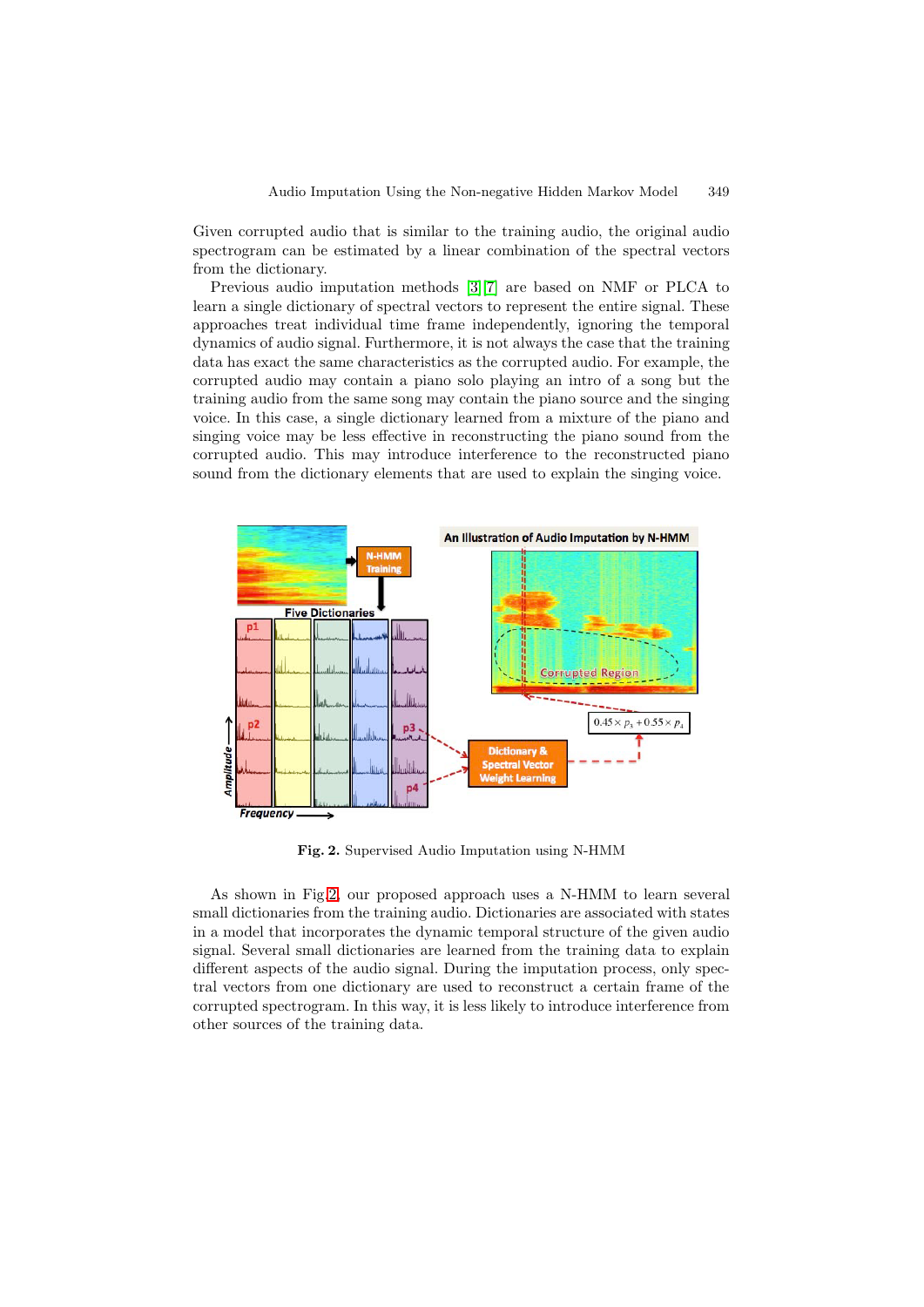### **2.2 Probabilistic Model**

Fig[.3](#page-3-0) shows the graphical model of the N-HMM, an extension of Hidden Markov Model (HMM) by imposing non-negativity on the observation model. The observation alphabet for each state  $q$  in the N-HMM is a dictionary of spectral vectors. Each vector z can be thought of a magnitude spectrum. To maintain consistency with prior work [\[4\]](#page-8-5) we treat it as a probability distribution. For frequency  $f$  and time  $t$ , we notate the contribution to the magnitude of the spectrogram from a spectral vector z in dictionary q as  $P(f_t|z_t, q_t)$ . Here, f is one of a set of K frequencies of analysis of a spectrogram. At time  $t$ , the observation model is obtained by a linear combination of all spectral vectors  $z$  from the current dictionary  $q$ :

$$
P(f_t|q_t) = \sum_{z_t} P(z_t|q_t)P(f_t|z_t, q_t)
$$
\n<sup>(1)</sup>

where  $P(z_t|q_t)$  is the spectral vector mixture weight, given  $q_t$ . The transitions between states are modeled with a Markov chain, given by  $P(q_{t+1}|q_t)$ .

<span id="page-3-0"></span>**Fig. 3.** Graphical Model of the N-HMM. *{*Q, Z, F*}* is a set of random variables and *{*q, z, f*}* the realization of the random variables.  $v_t$  represents the number draws at time *t*.

<span id="page-3-1"></span>

In our model, we assume the spectrum  $V_t$  at time t is generated by repeated draws from a distribution  $P_t(f)$  given by

$$
P_t(f) = \sum_{q_t} P(f_t|q_t) \gamma_t(q_t)
$$
\n(2)

where  $\gamma_t(q_t)$  is the distribution over the states, conditioned on all the observations over all time frames. We can compute  $\gamma_t(q_t)$  using the forward-backward algorithm as in traditional HMM. Please refer to [\[4\]](#page-8-5) for the full formulation. Here, the resulting value  $P_t(f)$  can be thought as an estimation of the relative magnitude of the spectrum at frequency  $f$  and time  $t$ .

A comparison between a N-HMM and a PLCA is illustrated in Fig[.4.](#page-4-0) Compared to most other non-negative spectrogram decomposition techniques, the N-HMM has taken into account the temporal dynamics of the audio signal. Instead of using one large dictionary to explain everything in the audio, the N-HMM learns several small dictionaries, each of which will explain a particular part in the spectrogram. All the parameters of the N-HMM can be learned using the EM algorithm detailed in [\[4\]](#page-8-5).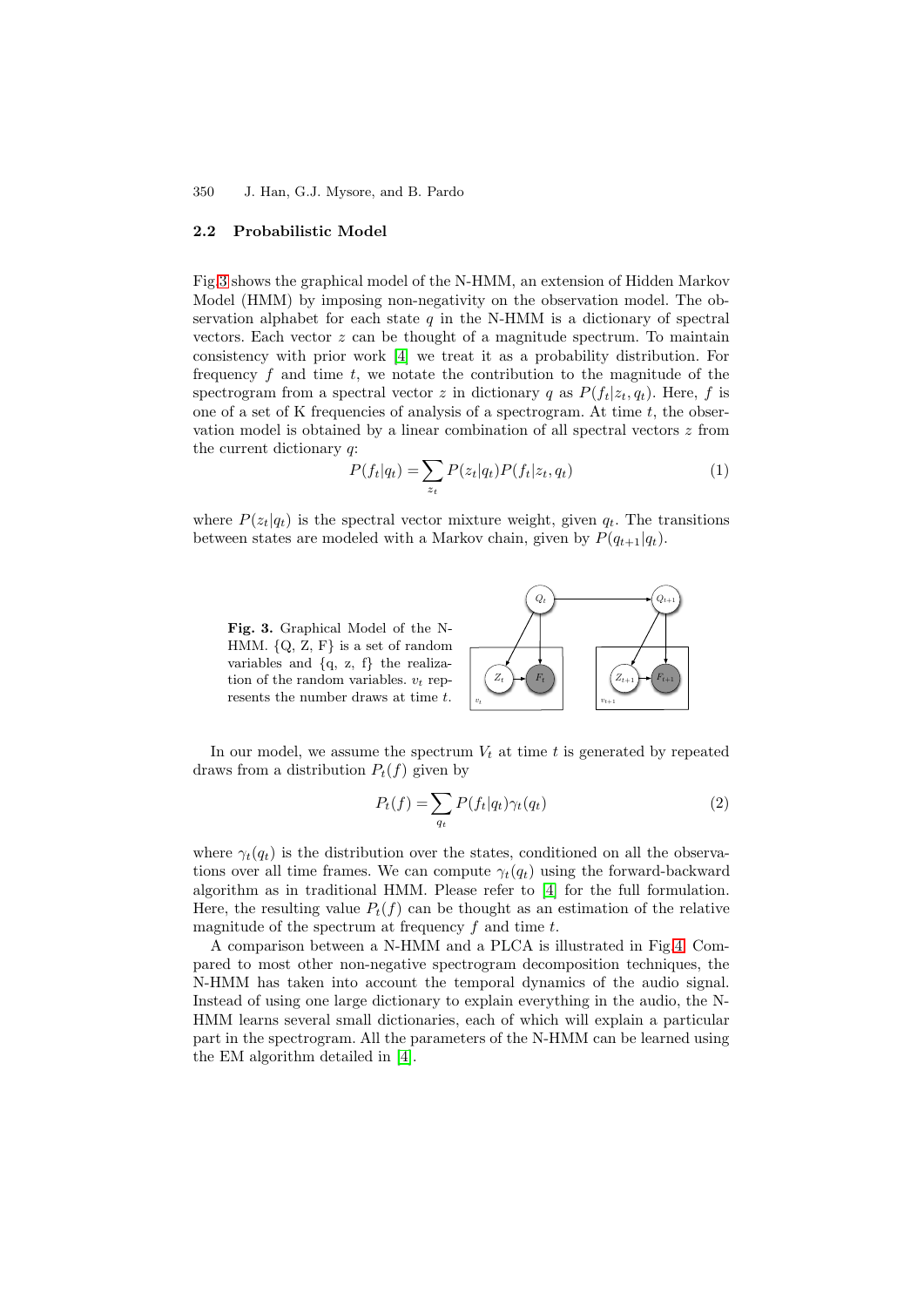

<span id="page-4-0"></span>**Fig. 4.** A comparison between PLCA and N-HMM

## **3 Estimation of Incomplete Data**

When the spectrogram is incomplete, a great deal of the entries in the spectrogram could be missing. In this paper, we assume the locations of the corrupted bins are known. Identifying the corrupted region is beyond the scope of this paper. Our objective is to estimate missing values in the magnitude spectrogram of audio signals.

In the rest of the paper we use the following notation: we will denote the observed regions of any spectrogram V as  $V^{\circ}$  and the missing regions as  $V^m =$  $V \backslash V^o$ . Within any magnitude spectrum  $V_t$  at time t, we will represent the set of observed entries of  $V_t$  as  $V_t^o$  and the missing entries as  $V_t^m$ .  $\mathscr{F}_t^o$  will refer to the set of frequencies for which the values of  $V_t$  are known, i.e. the set of frequencies in  $V_t^o$ .  $\mathscr{F}_t^m$  will similarly refer to the set of frequencies for which the values of  $V_t$  are missing, i.e. the set of frequencies in  $V_t^m$ .  $V_t^o(f)$  and  $V_t^m(f)$  will refer to specific frequency entries of  $V_t^o$  and  $V_t^m$  respectively.

To estimate the magnitude of each value in  $V_t^m$  we need to scale the value  $P_t(f)$  from Eq[.2.](#page-3-1) We do not know the total amplitude at time t because some values are missing. Therefore, we must estimate a scaling factor. We sum the values of the uncorrupted frequencies in the original audio to get  $n_t^o = \sum_{f \in \mathscr{F}_t^o} V_t^o(f)$ . We sum the values of  $P_t(f)$  for  $f \in \mathcal{F}_t^o$  to get  $p_t^o = \sum_{f \in \mathcal{F}_t^o} P_t(f)$ . The expected amplitude at time t is obtained by dividing  $n_t^o$  by  $p_t^o$ . This gives us a scaling factor. The expected value of any missing term  $V_t^m(f)$  can be estimated by:

<span id="page-4-1"></span>
$$
E[V_t^m(f)] = \frac{n_t^o}{p_t^o} P_t(f)
$$
\n
$$
\tag{3}
$$

The audio imputation process is as follows:

- 1. Learn the parameters of a N-HMM from the training audio spectrogram, using the EM algorithm.
- 2. Initialize the missing entries of the corrupted spectrogram to random values.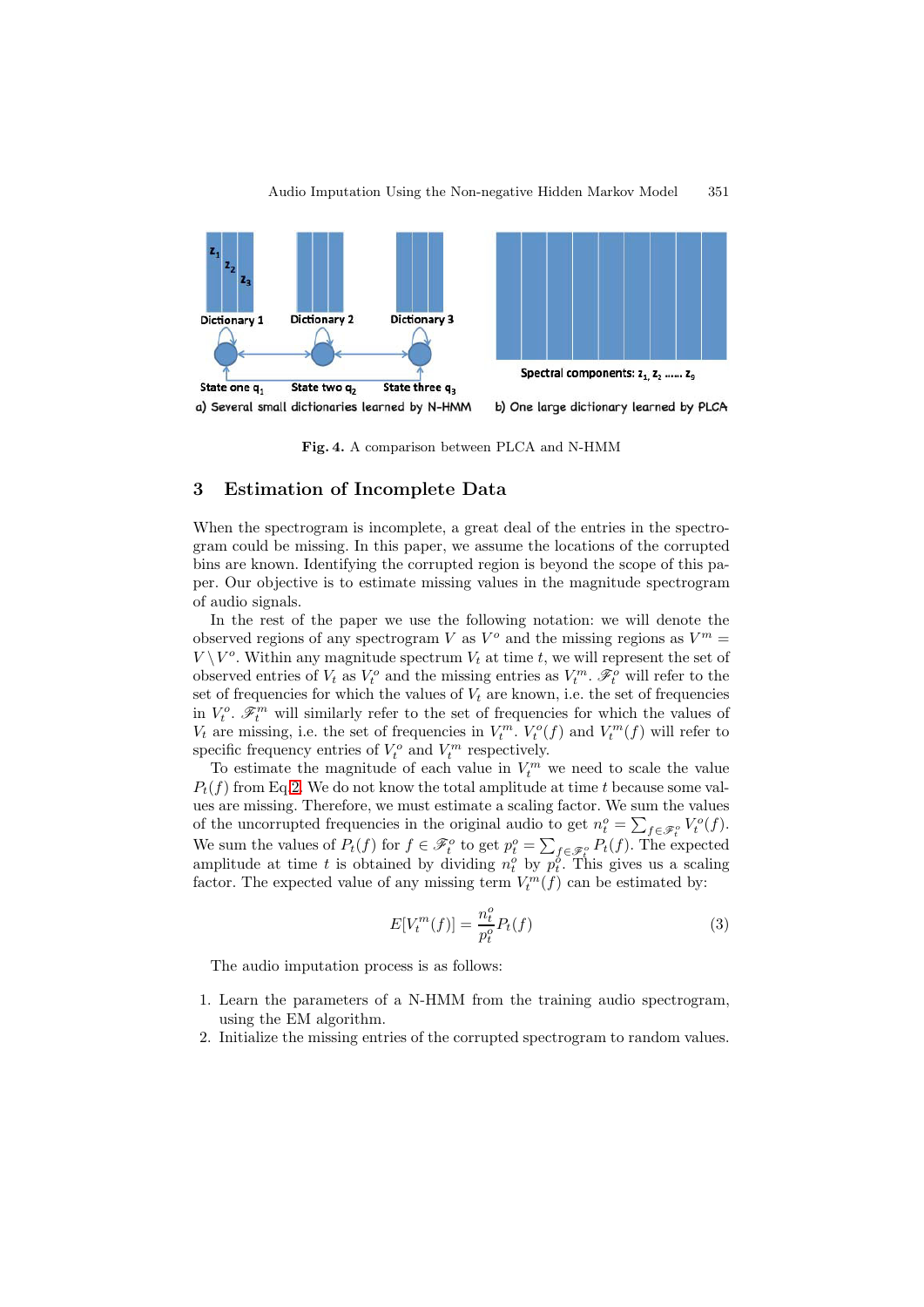- 3. Perform the N-HMM learning on the corrupted spectrogram from step 2. During the learning process,
	- Fix most of the parameters such as  $P(f|z, q)$  and  $P(q_{t+1}|q_t)$  to the above learned parameters from step 1.
	- **–** Learn the remaining parameters in the N-HMM model using the EM algorithm. Specifically, learn the weights distributions  $P(z_t|q_t)$ . Then estimate the posterior state distribution  $\gamma_t(q_t)$  using the forward-backward algorithm and update  $P_t(f)$  using Eq[.2.](#page-3-1)
	- **–** At each iteration, update every missing entry in the spectrogram with its expected value using Eq[.3.](#page-4-1)
- 4. Reconstruct the corrupted audio spectrogram by:

$$
\bar{V}_t(f) = \begin{cases} V_t(f) & \text{if } f \in \mathcal{F}_t^o \\ E[V_t^m(f)] & \text{if } f \in \mathcal{F}_t^m \end{cases}
$$
\n(4)

5. Convert the estimated spectrogram to the time domain.

This paper does not address the problem of missing phase recovery. Instead we use the recovered magnitude spectrogram with the original phase to re-synthesize the time domain signal. We found this to be more perceptually pleasing than a standard phase recovery method [\[5\]](#page-8-6).

## **4 Experiments**

We test the proposed N-HMM audio imputation algorithm on real-world polyphonic musical data. We performed the experiment on 12 real-world pop music songs. The proposed method is compared to a recent audio imputation method using PLCA [\[7\]](#page-8-4).

For a particular audio clip, both the testing data and training data are taken from the same song. The testing data is about 6-second long, taken from the beginning of a song. The corrupted audio is obtained from the testing data by removing all the frequencies between 800 Hz and 12k Hz in the spectrogram. Another clip (not containing the testing audio) of about 11-second long is taken from the same song as the training data. The details of each audio clip is listed in Table[.1.](#page-7-0) We learn the N-HMM parameters for each song from the training data, and update the N-HMM for the corrupted audio during the imputation process. Specifically, we learned 10 dictionaries of 8 spectral vectors each as well as the transition matrix from the training data. When using PLCA, we learn 1 dictionary of 40 spectral vectors. The values for the parameters are determined by the authors empirically. Signal-to-Noise-Ratio  $(SNR)^1$  $(SNR)^1$  is used to measure the outputs of both imputation methods. During the experiments, we find out the existing signal measurements

<span id="page-5-0"></span><sup>&</sup>lt;sup>1</sup>  $SNR = 10log_{10} \frac{\sum_{t} s(t)^2}{\sum_{t} (\bar{s}(t) - s(t))}$  $\frac{\sum_{t} s(t)^2}{t^{\overline{(s(t)} - s(t))^2}}$  where  $s(t)$  and  $s(t)$  are the original and the reconstructed signals respectively.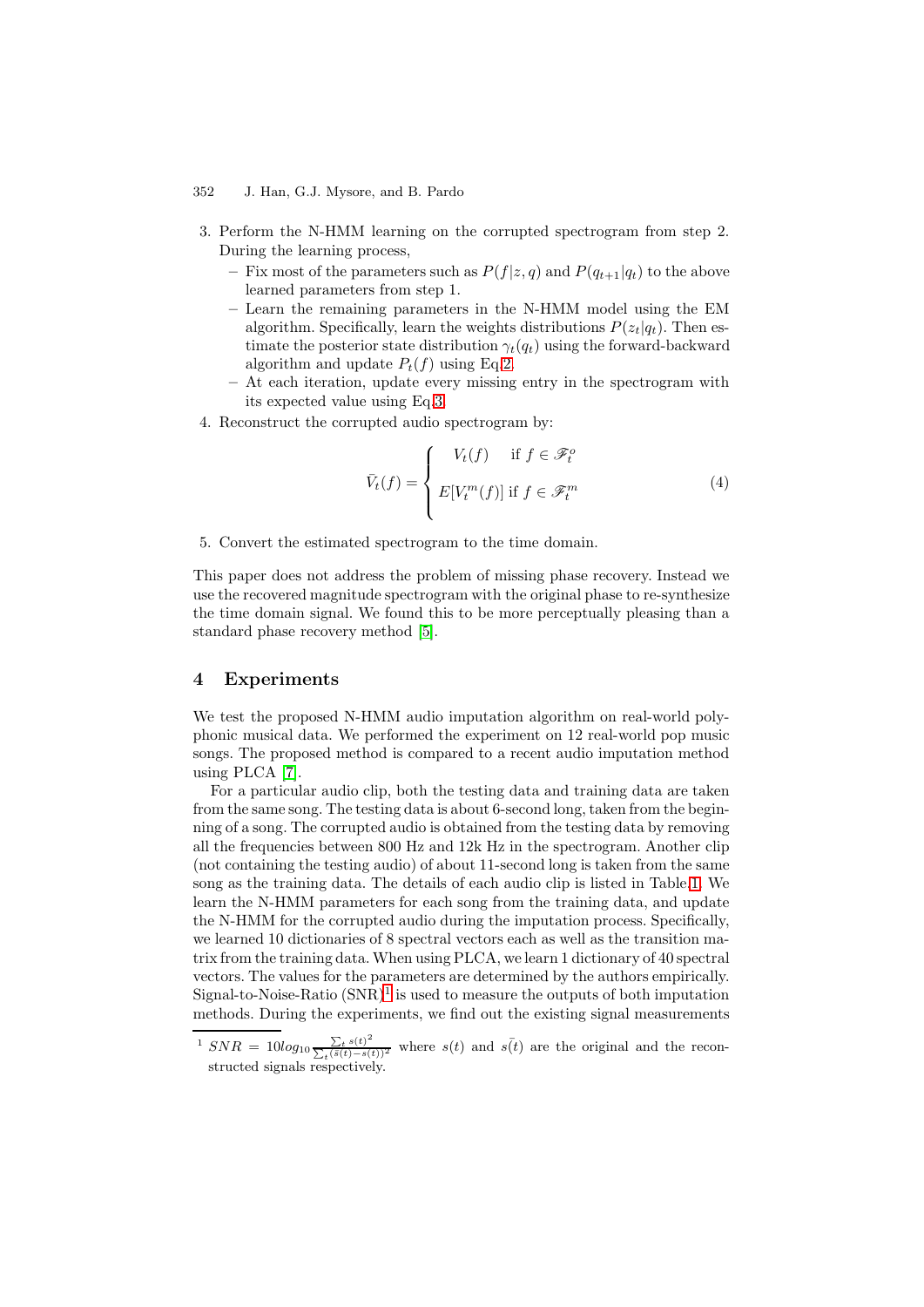

Audio Imputation Using the Non-negative Hidden Markov Model 353

<span id="page-6-0"></span>**Fig. 5.** 5.5-second audio clip from "Born to be wild" by "Steppenwolf". a)Original audio; b) Corrupted audio input (1.05 dB SNR); c) Imputation result by PLCA (1.41 dB SNR); d) Imputation result by proposed algorithm (4.89 dB SNR).

do not always correspond well to the perceptual quality of the audio. More examples of the experimental results are available at the authors' website [\[8\]](#page-8-7) to show the perceptual quality of the reconstructed signals.

We first examine two examples that favor the proposed approach against the PLCA method. The first one is a 5.5-second audio clip from "Born to be wild" by "Steppenwolf". The spectrogram of the original audio, corrupted audio, output of the proposed method and PLCA are illustrated in Fig[.5.](#page-6-0) The proposed method produces an output with a higher SNR than PLCA.

The next example is a 5.4-second audio clip from "Scar Tissue" by "Red Hot Chili Peppers". In this example, both PLCA and the proposed method improve the SNR of the corrupted audio by about 7 dB. The proposed method has a lower SNR measurement, however, when listening to the reconstructed audio, the output of the proposed method has better perceptual quality compared to the output of the PLCA method. This difference is also shown in the spectrogram plot in Fig[.6.](#page-7-1) The spectrogram reconstructed by PLCA has more random energy scatted in the high frequency region, while the proposed method only reconstructs the signal in the region where it should have been.

Table [1](#page-7-0) presents the performance of PLCA and the proposed algorithm on 12 clips of real-world music recordings using the SNR measurement. The average performance of the proposed method is 15.32 dB SNR, improving 5.67 dB from the corrupted audio and 1.8 dB from the output of the PLCA. The proposed method has better SNR measurement than PLCA on 9 out of 12 song clips. For the audio where the proposed method does not have better SNR measurement, as shown by the example in Fig[.6,](#page-7-1) the proposed method may still produce an audio signal with equivalent or better perceptual quality. We encourage the readers to compare the results of both methods by listening more examples listed at the authors' website [\[8\]](#page-8-7).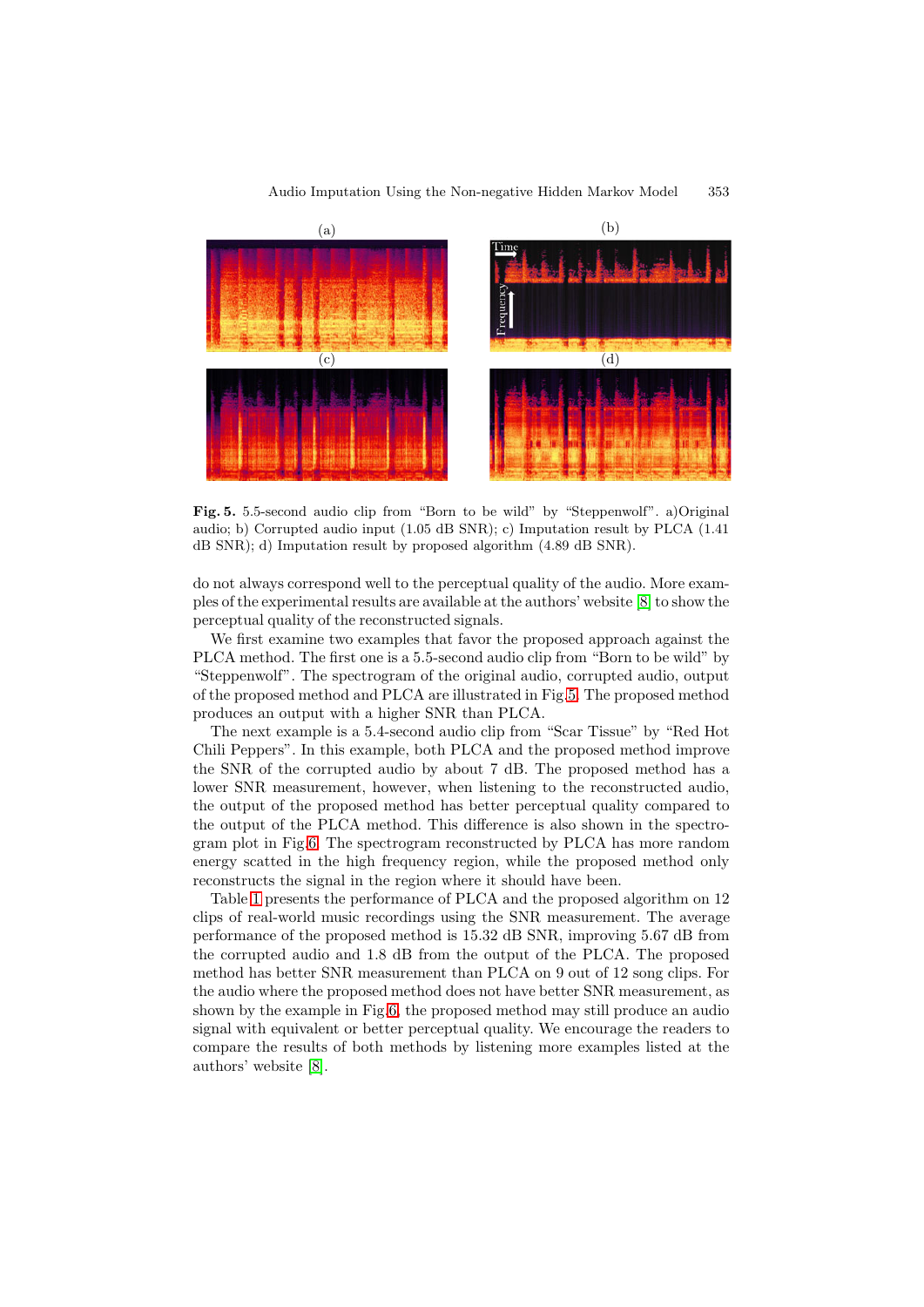

<span id="page-7-1"></span>Fig. 6. 5.4-second audio clip from "Scar Tissue" by "Red Hot Chili Peppers". a) Original Audio; b) Corrupted Audio Input (7.46 dB SNR); c) Imputation result by PLCA (15.56 dB SNR); d) Imputation result by proposed algorithm (14.34 dB SNR).

|                                       | $SNR$ (dB) |       |       | Audio length (Second) |          |
|---------------------------------------|------------|-------|-------|-----------------------|----------|
| Song name Input Proposed PLCA Testing |            |       |       |                       | Training |
| Better together 11.23                 |            | 22.48 | 19.5  | 4.5                   | 10.3     |
|                                       | 1979 14.43 | 19.72 | 18.07 | 5.7                   | 11.3     |
| Born to be wild                       | 1.05       | 4.89  | 1.41  | 5.5                   | 20.4     |
| Scar tissue 7.46                      |            | 14.34 | 15.56 | 5.4                   | 10       |
| Bad day 6.48                          |            | 13.84 | 12.55 | 6.3                   | 11.5     |
| Wonderwall - 2.21                     |            | 8.36  | 5.28  | 5.8                   | 5.5      |
| Here I go again $11.49$               |            | 15.95 | 14.5  | 5.1                   | 9.5      |
| Every breath you take 7.46            |            | 14.34 | 15.65 | 6.9                   | 10       |
| Viva La Vidal                         | -7.6       | 11.66 | 11.77 | 6.2                   | 10.1     |
| She will be loved 17.66               |            | 18.46 | 15.2  | 5.7                   | 11.9     |
| Making memories of us 18.06           |            | 21.3  | 18.11 | 9.8                   | 12.8     |
| Daughters $15.11$                     |            | 18.47 | 14.56 | 8.2                   | 16.2     |
| Average measurement                   | 9.65       | 15.32 | 13.52 | 6.29                  | 11.63    |
|                                       |            |       |       |                       |          |

<span id="page-7-0"></span>**Table 1.** Performances of the Imputation results by the proposed method and PLCA

# **5 Conclusions**

In this paper we present an approach that allows us to estimate the missing values in the time-frequency domain of audio signals. The proposed approach is based on the N-HMM, which enables us to learn the spectral information as well as the temporal dynamics of the audio signal. Initial experimental results showed that this approach is quite effective in reconstructing missing values from corrupted spectrograms and has advantages over performing imputation using PLCA. Future work includes developping techiniques for missing phase recovery.